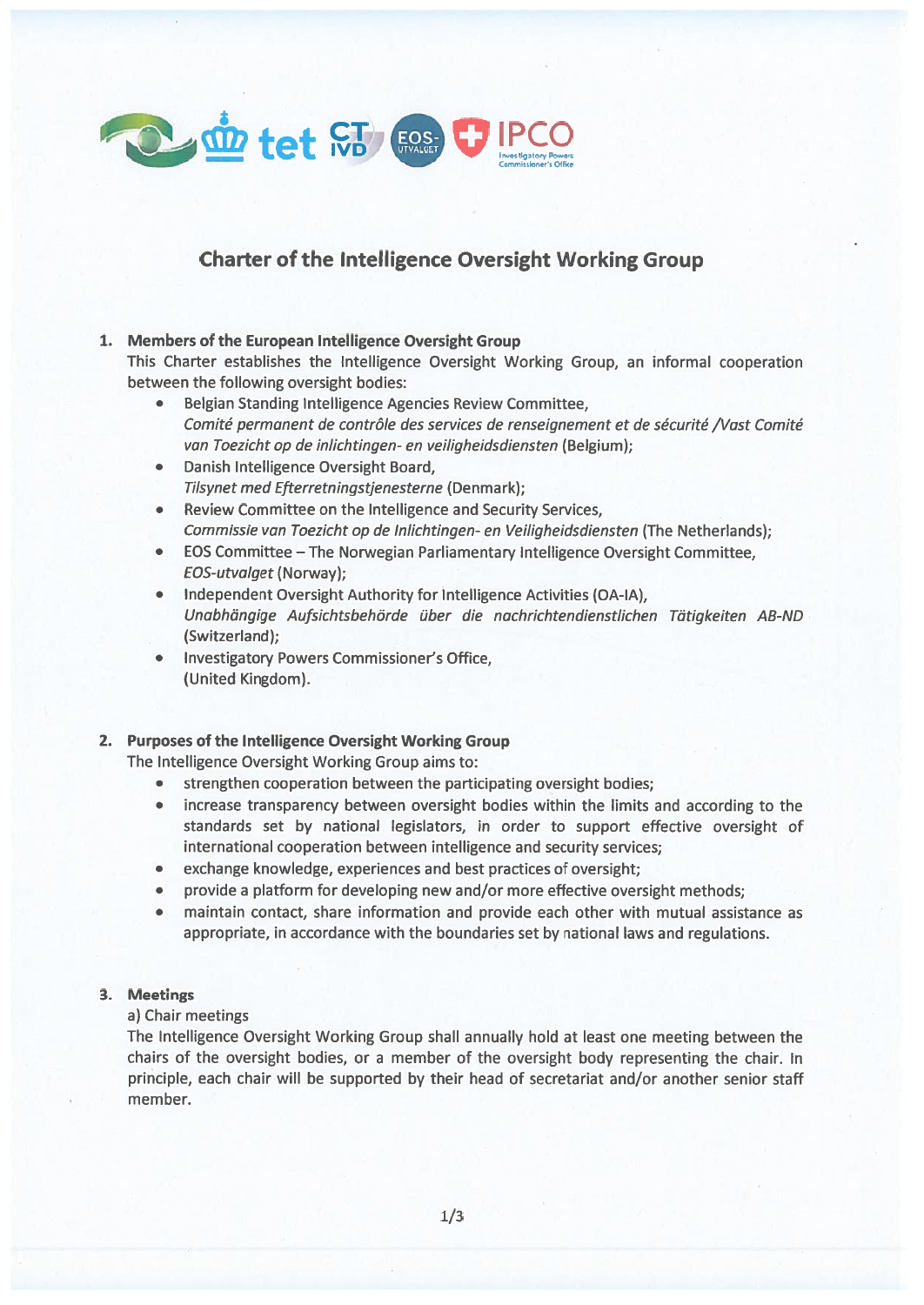

#### b) Staff meetings

The Intelligence Oversight Working Group shali regularly, when appropriate, hold staff meetings. The staff meetings are aimed at practically substantiating the purposes referred to in Section 2 of this Charter and carrying out the cooperation projects referred to in Section 4 of this Charter.

#### c) Preparation of meetings

Chair meetings shali be prepared by the oversight body hosting the meeting in cooperation with the informal secretariat referred to in Section 5 of this Charter. Staff meetings shali be prepared by the oversight body hosting the meeting. All Members voluntarily contribute to hosting meetings on <sup>a</sup> rotation basis.

#### 4. Cooperation projects

The Intelligence Oversight Working Group may decide to enter into cooperation projects. Cooperation projects relate to <sup>a</sup> specific interest of the Group. The decision to enter into <sup>a</sup> cooperation project will be taken during <sup>a</sup> Chair meeting on the basis of <sup>a</sup> project proposal. Project proposals are prepared at staff level and shail include at <sup>a</sup> minimum:

- the intended goals for the project;
- •the proposed methods to reach those goals;
- •the timeframe in which the project is to be carried out.

#### 5. Informal secretariat

The informal secretariat will be responsible for:

- •reporting conclusions of the chair meetings;
- • reporting conclusions of the staff meetings in cooperation with the oversight body that organised the respective meeting;
- monitoring progress on the cooperation projects;
- communication with regard to outside interest in the Group.

The secretariat will rotate every two years.

### 6. Information exchange

The participating oversight bodies commit to facilitating information sharing within the Group to further the purposes referred to in Section 2 of this Charter, where appropriate and in accordance with the boundaries set by national laws and regulations. The nature and extent of information sharing within the Group may also be defined by or dependent upon bilateral and/or muftilateral agreements between the intelligence and security services overseen by the participating oversight bodies.

## 7. Membership

Extending membership of the lntelligence Oversight Working Group to other European oversight bodies on their request, shall take place on the basis of <sup>a</sup> decision by consensus taken during <sup>a</sup> Chair meeting.